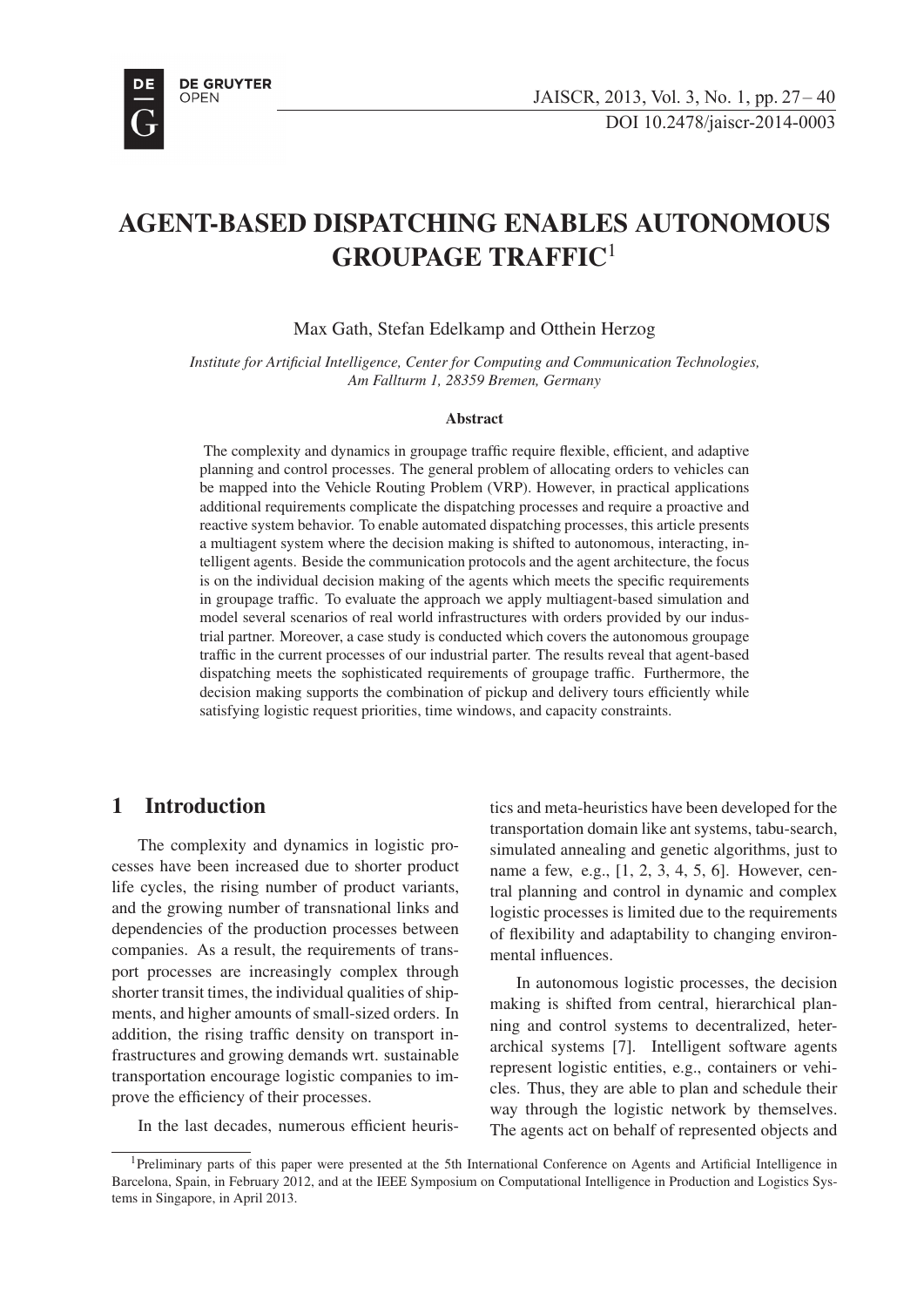try to reach the objectives assigned by their owners. Consequently, relevant information is directly linked to products. For instance, an agent representing a shipment is aware of its individual weight, volume, and its designated place and time of arrival. The agents apply and share this knowledge through communication and negotiation mechanisms with other agents in order to optimize the efficiency of processes and utilization of resources. By delegating planning and control processes to decentralized entities the overall problem is split into smaller problem instances that can be solved optimally due to smaller computational complexity.

We present an autonomous dispatching system that accommodates the requirements of groupage traffic. The paper is structured as follows: Section 2 describes the logistic problem that was extracted in an initial process with a forwarding agency and specifies the problem formally. In Section 3, we present the implemented multiagent system including the interaction protocols as well as the decision making processes of the agents. Thereby, we contemplate at the effects of increasing the problem complexity by adding constraints that have to be dealt with in groupage traffic. In Section 4 we present the multiagent simulation system PlaSMA [8].

For an evaluation study, we use PlaSMA in combination with customer orders based on realworld data provided by our industrial partner. The experimental setup and the results are provided in Section 5. Finally, we conclude the results and provide future research directions.

# 2 Groupage Traffic

In groupage traffic, several orders with lessthan-truckload (LTL) shipments are served by the same truck to decrease total cost. In pickup tours, trucks transport loads from their origin to a local depot where the shipments are consolidated to enable economical loads. Through LTL networks the load is transported to a depot in the destination area where each good is delivered to its final destination through onward carriage. The complexity of process planning is even increased by changing amounts and individual qualities of shipments like weight, volume, priority, and value. Handling the complexity in real life is aggravated by

the high degree of dynamics that result from unexpected events. The exact amount and properties of shipments are not known in advance. Actual capacities are only revealed and exactly determined while serving tasks. Furthermore, undelivered loads in pre-carriage decrease truck capacities in onward carriage. To react to changing traffic conditions and delays on incoming goods departments, it is essential to adapt tours and timetables with respect to actual capacities. The main processes are illustrated in Fig. 1.



Figure 1. The main processes in groupage traffic.

The dynamics and complexity of planning and scheduling processes require efficient, proactive, and reactive system behavior to improve the service quality while ensuring time and cost efficient transportation. Regarding the dispatching process in preand onward carriage the general problem can be mapped to the well-known Vehicle Routing Problem (VRP)[9]. In general, the VRP is concerned with determining minimum costs tours for a fleet of vehicles to satisfy customer requests at different destinations. The start and end point of each tour is the depot.

Definition 1 (Vehicle Routing Problem) *Let V denote a set of vehicles and S a set of service requests. Given the costs*  $c_{i,j}^v$  *for a vehicle*  $v \in V$  *for traveling from*  $i \in S$  *to*  $j \in \mathcal{S}$  *and choosing indicator variables*

$$
x_{i,j}^v = \begin{cases} 1, & \text{if } (i,j) \text{ is part of the vehicle } v \text{'s tour} \\ 0, & \text{otherwise} \end{cases}
$$
 (1)

*the general objective function of VRP is*

$$
\min \sum_{v \in V} \sum_{j \in S} \sum_{i \in S} c_{i,j}^v \cdot x_{i,j}^v \tag{2}
$$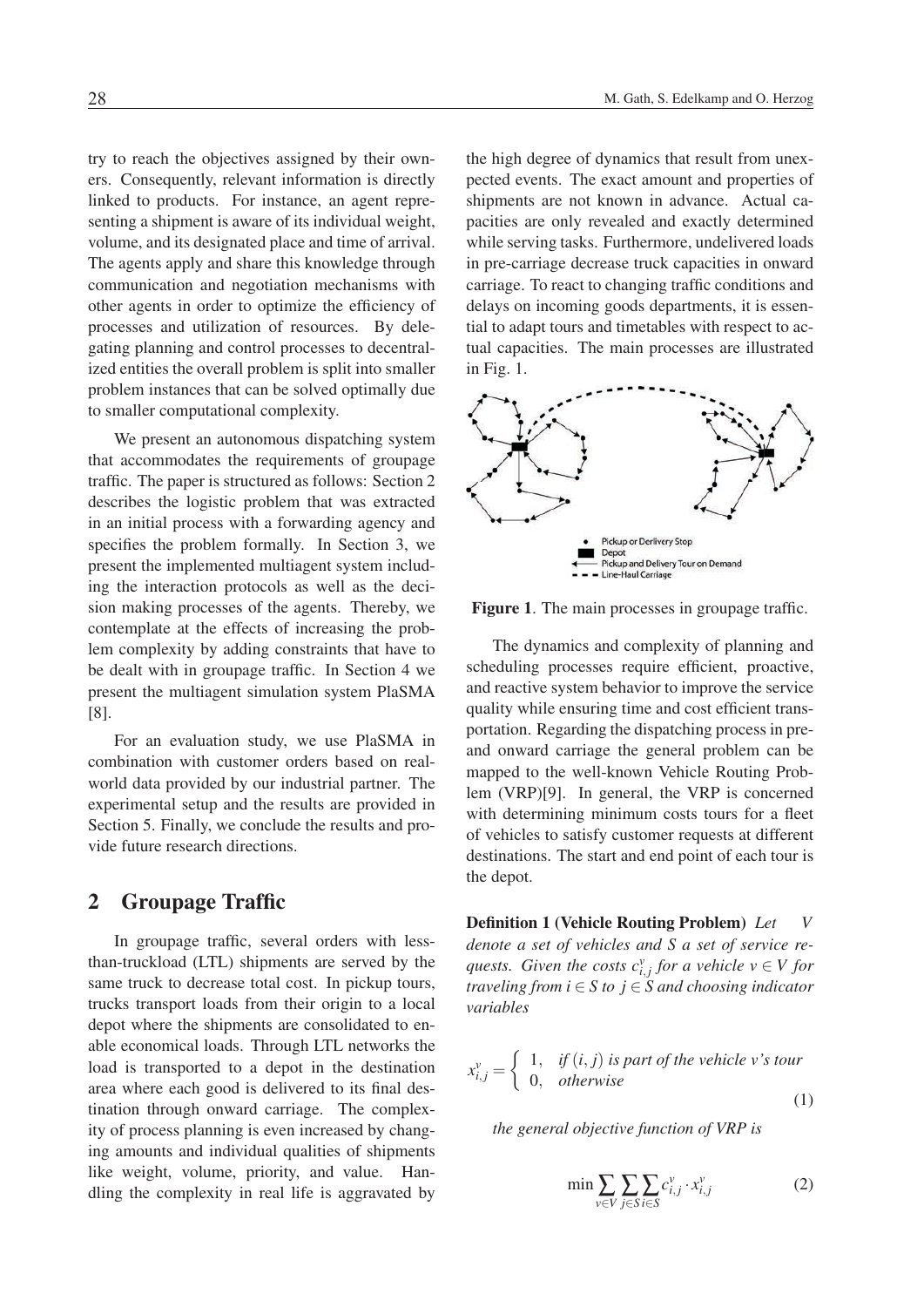*with subject to*

$$
\sum_{v \in V} \sum_{i \in S} x_{i,j}^v = 1 \text{ for all } j \in S \tag{3}
$$

$$
\sum_{v \in V} \sum_{j \in S} x_{i,j}^v = 1 \text{ for all } i \in S \tag{4}
$$

$$
\sum_{v \in V} x_{i,j}^v = \{0, 1\} \text{ for all } i, j \in S \tag{5}
$$

$$
\sum_{v \in V} \sum_{j \in S} \sum_{i \in S} x_{i,j}^v \le |Y| - 1 \text{ for all } Y \subseteq S. \tag{6}
$$

Moreover, further constraints, e.g., time windows, capacities, as well as time consumption at the warehouse/customer, must be taken into account. If  $l_s$  denotes the latest delivery time,  $t_s$  the time consumption of the boarding or deboarding process, *rs* the release time at *s*  $\in$  *S* and *time*<sup>*v*</sup><sub>*i*,*j*</sub> vehicle *v*'s time for driving from *i* to *j*, then

$$
x_{i,j}^{\nu} = 1 \Rightarrow l_j \ge r_i + t_i + time_{i,j} \tag{7}
$$

has to be satisfied. In addition, we have to ensure that the maximum capacity of a vehicle is not exceeded at any time. Let *CC<sup>v</sup> <sup>s</sup>* denote the current capacity of vehicle *v* at stop  $s \in S$  and  $MC_v$  the maximum capacity of vehicle *v*, then we require

$$
CC_s^v \leq MC_v \text{ for all } s \in S, v \in V. \tag{8}
$$

In VRPs containing exclusively pickup or delivery orders the current capacity is decreasing or increasing monotonously. The combination of pickup and delivery tours leads to an increasing complexity due to fluctuating capacities. Consequently, the sequence of a tour has a significant impact on a truck's load. Moreover, the complexity is aggravated by the high degree of dynamics that result also from unexpected events, such as an exact amount and properties of incoming orders are not known in advance. Actual capacities are only known while serving tasks. To react to these changing conditions and incoming orders, it is essential to adapt tours and timetables in respect to actual capacities in almost real-time.

In general, it is not possible to transport all orders that are available on a certain day. However, the quality of service is an important factor to satisfy the economic objectives. The transportation of so-called premium services must be guaranteed with respect to their time windows while considering other hard constraints, e.g., the capacity of vehicles. Premium services have to be delivered on

the date of receipt until 8am, 10am, 12am, or not later than 5pm. Within a logistic transport network the participating forwarding agencies have to pay high amounts of penalties if they do not adhere the agreed upon commitments.

Definition 2 (Premium Stop) *Pickup or delivery stops on which premium services have to be picked up or delivered are defined by the boolean function*

$$
p_i = \begin{cases} \text{true}, & \text{if } i \text{ is a premium stop} \\ \text{false}, & \text{otherwise.} \end{cases} \tag{9}
$$

On the other hand, *conventional* orders can be delivered up to two days after their arrival without effects to guaranteed service times. There is no need to order an external freight carrier for them. Moreover, shipments which have to be delivered until 5 pm can be processed by own vehicles, e.g., by shifting the transport of another conventional order to the next day. As a result, the objective function of the VRP includes not only to find a solution with minimum costs, but tours that maximize the number of premium services with highest priority:

$$
\max \sum_{i \in S} \sum_{j \in S} p_i \cdot x_{i,j} \tag{10}
$$

and conventional orders with second highest priority:

$$
\max \sum_{i \in S} \sum_{j \in S} \neg p_i \cdot x_{i,j}.\tag{11}
$$

To illustrate the range of the search space, one can model the problem by an urn model including sampling with replacement and consideration of the sequence. For instance, for each shipment  $s \in S$  exactly one  $v \in V$  is selected from the urn. Afterwards, it is put back and the procedure continues with the next shipment. As a result, there are  $|S|^{|V|}$  possible allocations of shipments to vehicles, if  $|V|$  denotes the number of vehicles and  $|S|$  the number of shipments (stops).

The complexity is even increased by the high degree of dynamics. Tours and routes have to be adapted throughout the entire operation, to include new orders in existing plans and to deal with unexpected events. Consequently, the dispatcher requires solid decision support systems that are capable to cover the high requirements of groupage traffic.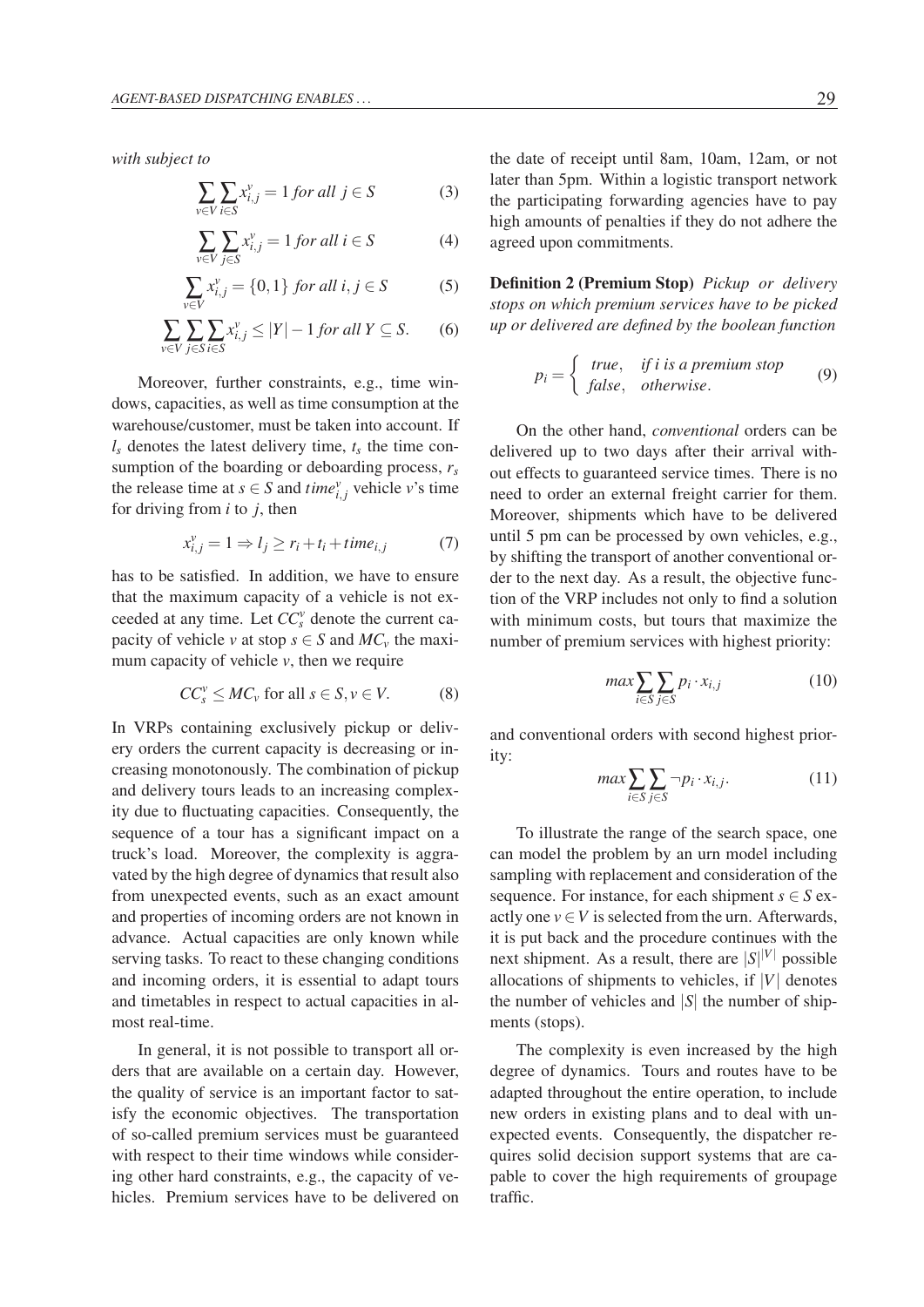# 3 A Mulitagent System for Planning and Control in Groupage Traffic

The advantages of applying multiagent systems are high flexibility, adaptability, scalability, and robustness of decentralized systems through problem decomposition and proactive, reactive, and adaptive behavior of intelligent agents [9]. Therefore, mulit agent systems are especially applied to open, unpredictable, dynamic, and complex environments. There are many examples of multiagent systems within logistic processes for resource allocation, scheduling, optimization, and controlling. Agentbased commercial systems are used within the planning and control processes of containerized fright [10, 11]. Team formation and interaction protocols have been designed for efficient resource allocation [12] as well as for concurrent negotiations between logistic service providers and service consumers [13]. Agent-based systems have optimized planning and control processes within dynamic environments [14, 15]. Other application ranges have been provided for industrial logistic processes [16]. A comprehensive survey in research on autonomous logistic processes is provided in [17] and [12].

### 3.1 Agent Interaction and Execution

Similar to Schuldt [12], who developed an agent-based system for the optimization of warehouse capacities in containerized freight, agents represent transport vehicles and orders. While the general architecture of each *vehicle agent* is identical, the agents differ in their individual properties. For instance, represented vehicles vary in their capacities, work schedules, and speed limits. Likewise, each order agent considers the unique characteristics of its represented shipment such as the pickup and delivery location, weight, value, time windows, and premium service constraints. The goal of *order agents* is to find a proper transport service provider for carrying the shipment from the depot to the destination or from its origin to the depot while satisfying given time window constraints. *vehicle agents* negotiate with *order agents* to maximize the number of carried shipments while satisfying all relevant constraints and premium service priorities.

Firstly, each *order agent* sends a cluster request to a cluster-agent which collects all requests until the operational processes of the trucks start in the morning. Then, the cluster-agent starts the rough planning by applying a K-Means clustering [18]. The goal is to assign each shipment to one of k available vehicles. An initial allocation is computed by an office-specific mapping of postal codes to trucks that is provided by the forwarding agency. Next, the cluster algorithm considers the coordinates of the pickup or delivery location of the shipment. Therefore, the algorithm consolidates shipments that have pickup or delivery locations in nearby districts in the same cluster. Further constraints are neglected, but considered in the detailed planning processes. A limitation of conventional information systems, which support the dispatchers of forwarding agencies, is that the rough planning is currently merely based on a static office-specific mapping and does not consider the effective order situation. Contrary, the agent-based clustering solution covers seasonal fluctuations and the daily varying order volume. Furthermore, it computes a uniform distribution of orders to trucks with respect to the location of the orders.





The implemented interaction protocol is shown in Figure 2. If *n* denotes the number of shipments, the communication effort of the protocol is  $O(n^2)$ . It is a stable interaction protocol that prevents manipulation of the outcome by a participant. Moreover, it ensures that confidential data of any shipment is only sent to agents with appropriate access rights, e. g., truck agents receive only information about assigned shipments.

To reduce the computational effort after the initial allocations are computed, shipments at the same pickup or delivery location constitute an order. The orders' properties are defined by the ship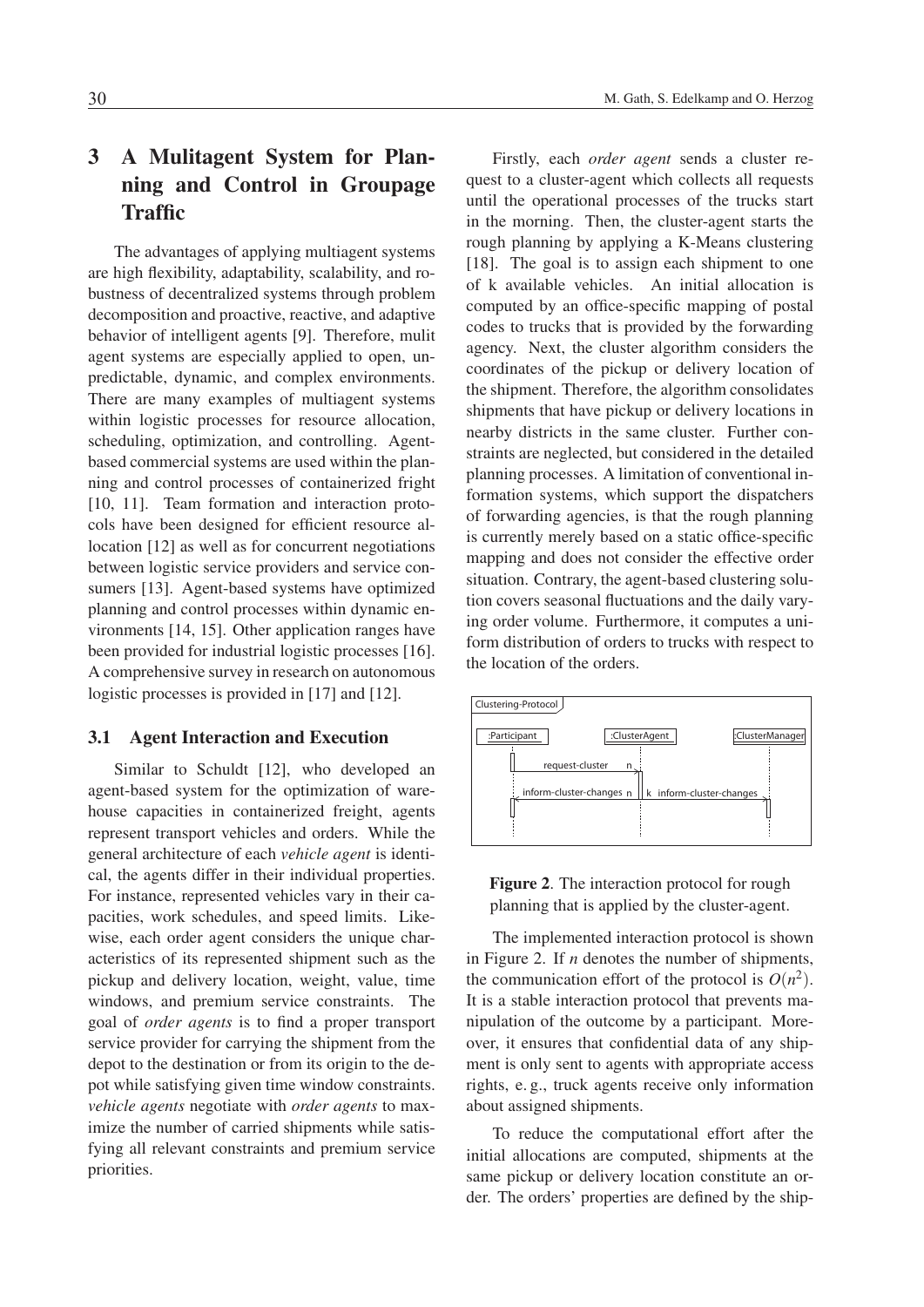ments and an order contains either pickup or delivery requests. Afterwards, each *vehicle agent* starts a detailed planning process. On the one hand, the *vehicle agent* considers the truck's capacity, the driving times which are depended on the type of the street and the respective speed limits, as well as the individual capacities of the shipments such as the weight, priority, time windows, handling times, and obviously the pickup or delivery location. On the other hand, the agent optimizes the objective functions to reduce costs and determine efficient solutions. Therefore, with highest priority it maximizes the amount of transported premium services. With second highest priority it maximizes the processing amount of conventional orders and with third highest priority it identifies the shortest path for visiting all stops. As a result, the problem refers to a generalization of the NP-Hard Traveling Salesman Problem (TSP) [19] which is a single vehicle variant of the VRP [20]. The solver which meets the special requirements in groupage traffic is described in Section 3.2.

After the detailed planning step of each *vehicle agent*, several orders may not be serviced by a vehicle. As the decision making process of *vehicle agents* prioritize premium services, this affects conventional orders more frequently. Nevertheless, conventional orders may be transported by another truck. Thus, the responsible agent acts in the same way like agents representing dynamically incoming orders: They start a contract-net protocol [21] negotiation with the truck agents. The agent sends a *call for proposal* message to available trucks. Next, the *vehicle agents* compute proposals by determining their additional cost for transporting the shipment. In order to schedule new orders also while transporting other shipments, the *vehicle agent* has to consider all relevant changes in the environment as well as its internal state, e.g., the position of the truck and current capacity restrictions. For instance, picked-up shipments reduce available capacities and the position of the vehicle affects the determination of shortest ways and optimal routes. Consequently, the planning and decision making processes of the agents are linked directly to their execution behaviors. Computed cost are sent back to the *order agent* that chooses the transport provider with the least cost. If it is not possible to satisfy the orders' requirements, a *refuse*message is sent by the *vehicle agent*.

To transport a premium service instead of conventional orders or another premium service with less cost, already accepted orders (that have not been boarded yet) may not be included in the new plan and have to be rescheduled. Afterwards, affected *order agents* negotiate with other transport service providers again. Potentially, this results in a series of computation and communication intensive negotiations between agents to achieve small improvements. To reduce this effect (especially if several shipments are processed consecutively within a short time window and the global allocation changes significantly) the agent waits for a certain period of time before it starts the negotiation procedure. Delays and not delivered shipments may also affect current plans of vehicle agents. Therefore, the *vehicle agent* validates its plans consecutively and adapts the route if necessary. New plans may effect the executing actions of the trucks. Therefore, the truck agent checks during driving, if the next stop has changed and if necessary it adapts the tour. In real processes as well as in the simulation the handling processes (boarding and deboarding of shipments) must not be interrupted. This requirement is satisfied by not adopting plans that interfere with the running handling processes.

#### 3.2 Agent Decision Making

Within the negotiation, *vehicle agents* have to compute proposals and decide which service request has to be satisfied. These cost are based on the additional distance that has to be driven by the vehicle. To calculate the distance, agents must solve a generalization of the *NP-Hard* Traveling Salesman Problem (TSP) [19] that is a single vehicle variant of the VRP defined in Section 2. More formally, there are *n* different stops *i* with  $i \in \{1, 2, ..., n\}$  and all distances between two stops *i* and *j* are specified by  $c_{i,j} \in$ <sup>+</sup> and  $c_{i,i} = 0$  for  $1 \le i, j \le n$ . Feasible solutions are permutations of  $(1,2,\ldots,n)$  with the additional constraint that the first (and thus the last stop to be visited) is the depot. Real transport infrastructures are commonly represented by directed graphs. In this case the problem is an asynchronous TSP for which we search an optimal tour. In order to meet the special requirements in groupage traffic, the problem changed into a maximizingminimizing problem that can be described as follows.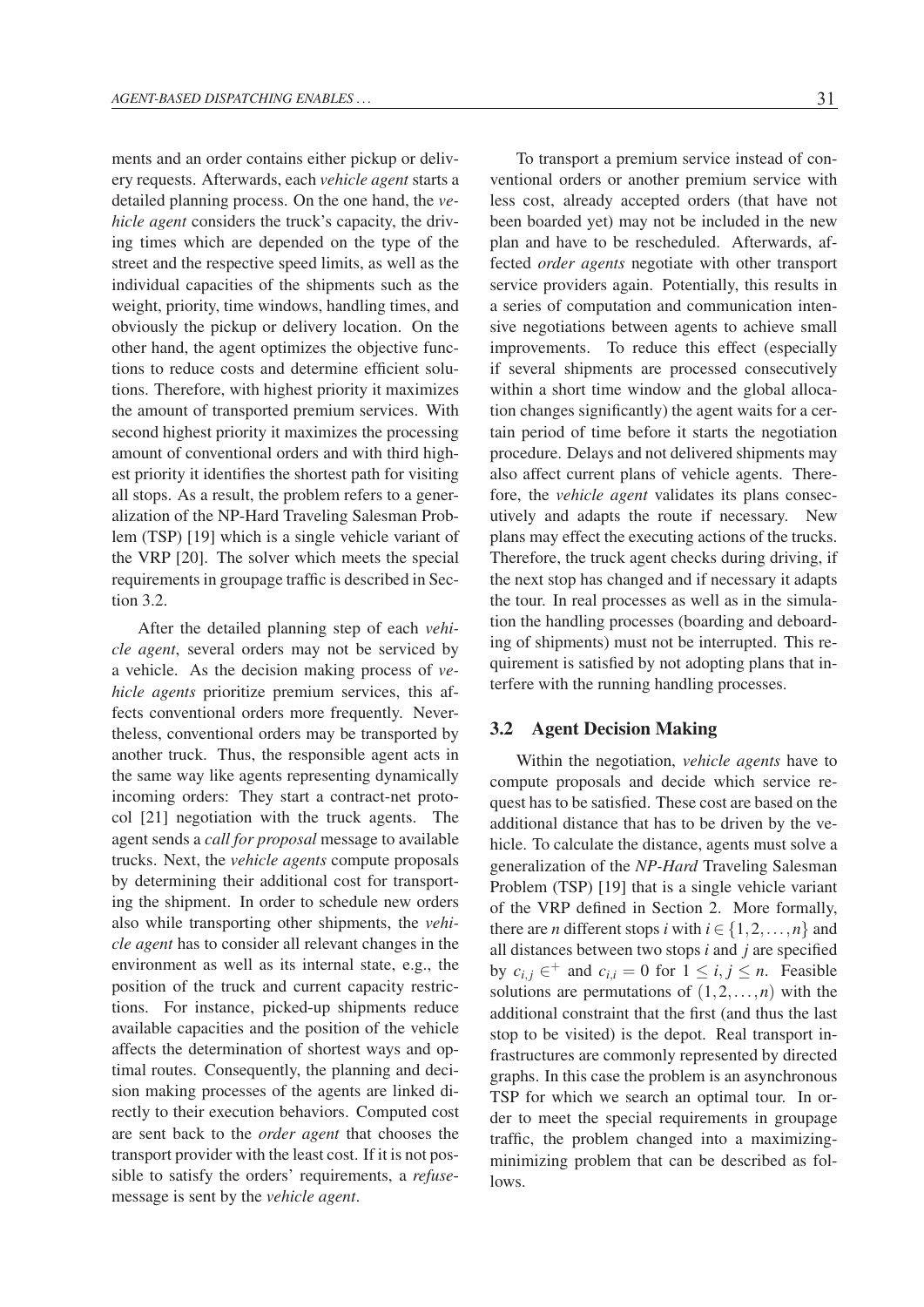Definition 3 (Optimal Tour with Premium Stops) *The optimal tour of the asymmetric TSP must be feasible and fulfill the following requirements ordered by their priorities for the variables*

$$
x_{i,j} = \begin{cases} 1, & \text{if } (i,j) \text{ is part of the tour} \\ 0, & \text{else} \end{cases}
$$
 (12)

- *1. Maximize the number of transported premium services:*  $max\sum_{i=1}^{n}\sum_{j=1}^{n}p_i \cdot x_{i,j}$
- *2. Maximize the number of visited stops: max*  $\sum_{i=1}^{n} \sum_{j=1}^{n} x_{i,j}$
- *3. Minimize the total cost of the path:*  $min \sum_{j=1}^{n} \sum_{i=1}^{n} c_{i,j} \cdot x_{i,j}$  *subject to*

(a) 
$$
\sum_{i=1}^{n} x_{i,j} = 1
$$
 for all  $j \in \{1, ..., n\}$   
(b)  $\sum_{j=1}^{n} x_{i,j} = 1$  for all  $i \in \{1, ..., n\}$ 

(c) 
$$
x_{i,j} = \{0,1\}
$$
 for all  $j, i \in \{1,...,n\}$ 

*(d)*  $\sum_{j \in S} \sum_{i \in S} x_{i,j} \le |S| - 1$  *for all*  $S \le \{1, ..., n\}$ 

*Branch-and-bound* (BnB) is an Operations Research (OR) programming paradigm used to solve hard combinatorial optimization problems. To apply *Branch-and-bound* (BnB), we extend depth-first search (DFS) by upper and lower bounds.

An initial upper bound can be obtained by constructing any solution, e.g., established by a greedy approach. Unfortunately, for lager TSPs the branching process consumes a lot of time to determine a greedy solution. As with standard DFS, the first solution obtained might not be optimal. With *depthfirst BnB* (DFBnB), however, the solution quality improves over time together with the global upper bound *U* until eventually the lower bound  $L(u)$  at some node *u* is equal to *U*. In this case an optimal solution has been found, and the search terminates. It is ensured that the algorithm terminates when a fixed number of expansions is exceeded. As a result, we have an anytime algorithm that finds better solutions the more time it keeps running. It returns a valid solution if it is interrupted. If no further improvement is possible, the optimal solution is found.

Constraint-TSP-DFBnB(*n*,*depot*,*X*) Initialize upper bound *U*  $maxExp \leftarrow X$ 

 $exp \leftarrow tour \leftarrow best \leftarrow \emptyset$ call  $DFS(n, \text{depot}, 0, U)$ return *bestPath*

 $$ 

Input: Node *u*, path cost *g*, upper bound *U* Side effects: Update of threshold *U*, solution path *bestPath*

$$
d \leftarrow depth(u)
$$
  
\n
$$
tour_d \leftarrow u
$$
  
\n
$$
\text{if } (cost(best) < cost(tour))
$$
  
\n
$$
best \leftarrow tour
$$
  
\n
$$
\text{if } (d = n - 1)
$$
  
\n
$$
\text{if } (g + c_{u, depot} < U)
$$
  
\n
$$
best \leftarrow tour
$$
  
\n
$$
U \leftarrow g + c_{u, depot}
$$
  
\n
$$
\text{else}
$$
  
\n
$$
\{v_0, \ldots, v_n\} \leftarrow nextcities(u)
$$
  
\n
$$
\text{for each } j \text{ in } \{1, \ldots, n\}
$$
  
\n
$$
exp++
$$
  
\n
$$
\text{if } (Constraint(v_j) \land maxExp \geq exp)
$$
  
\n
$$
\text{if } (g + h(v_j) < U)
$$
  
\n
$$
\text{call } DFS(n, v_j, g + c_{u, v_j}, U)
$$

#### DFBnB Algorithm for the Constraint TSP.

The pseudo-code implementation is shown in Algorithm 3.2. At the beginning of the search, the procedure is invoked with the start node and with the upper bound U set to some reasonable estimate (it could have been obtained using some heuristics; the lower it is, the more can be pruned of the search tree, but in case no upper bound is known, it is safe to set it to a maximum value). The tour and the number of expansions are maintained globally. Another global variable *best* keeps track of the current best solution path. If a tour with lower cost is found this tour is saved as the best found result. The cost function has to consider also the priorities of premium services and conventional orders. It is obvious that an increasing depth leads to a rising number of included orders. If all orders are included  $(d = n - 1)$ , the current cost are saved as upper bound and further pruning rules can be applied to accelerate the search. If the algorithm terminates before the maximum number of expansions is reached, the optimal solution with the maximum number of shipments as well as the shortest path is returned.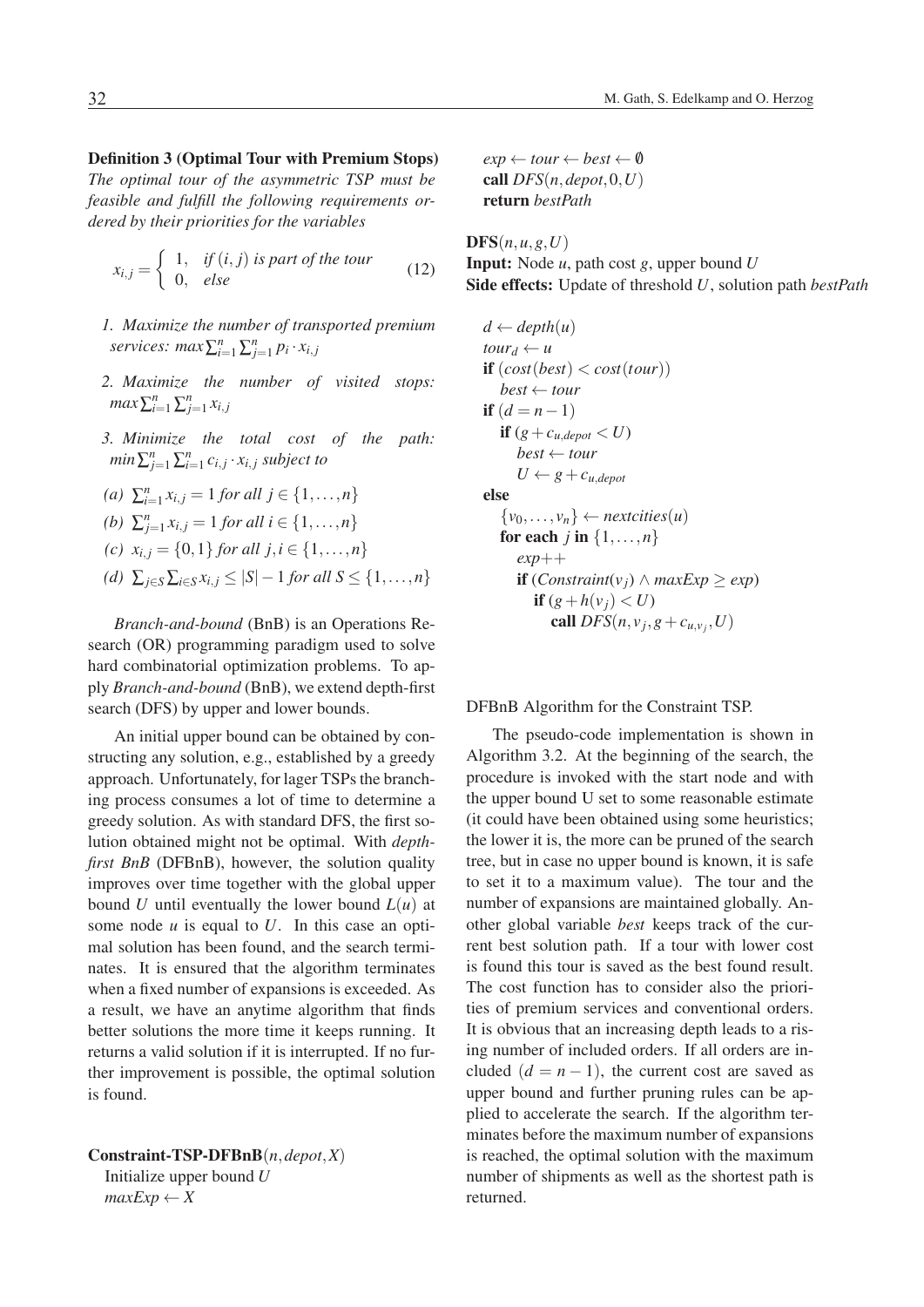At each node the visited cities, the current time, premium service information, and the current capacity of the tour are saved as a computer word. All bit-vector operations (setting, clearing of bits, check for subsumption) run in  $O(1)$  which is is the standard assumption in the RAM model. This enables constraint checks in  $O(1)$  at each node, because each check is done by bit-vector comparison<sup>2</sup>. For instance, the constraint check, if stop  $j$  $\frac{1}{2}$  of  $\frac{1}{2}$  is the constraint check, if  $\frac{1}{2}$  is  $\frac{1}{2}$  is  $\frac{1}{2}$  instance, if  $\frac{1}{2}$  is  $\frac{1}{2}$  in ilarly, the other constraints such as time windows are checked.  $\epsilon$  is the other constraints such as time windows. are checked.

(((used >> j) & 1L) > 0) (((used >> j) & 1L) > 0)

Figure 3. An example for the implementation of a Figure 3. An example for the implementation of a constraint check in the procedure *Constraint*( $v_j$ ) in Algorithm 3.2. Algorithm 3.2.

In pure pickup or delivery problems checking In pure pickup or delivery problems checking the capacity is done by comparing the sum of all the capacity is done by comparing the sum of all transported shipments to the maximum capacity of transported shipments to the maximum capacity of the truck. However, this holds not for the mixture of both problems as capacities are varying. Delivered both problems as capacities are varying. Delivered shipments release capacities for picking up more shipments release capacities for picking up more freight. Therefore, two more variables for the ca-freight. Therefore, two more variables for the capacity of all deliveries and the maximum capacity pacity of all deliveries and the maximum capacity have to be maintained at each node. have to be maintained at each node.

Theorem 1 *Checking the capacity constraints of* Theorem 1 *Checking the capacity constraints of the truck with simultaneous pickup and deliveries the truck with simultaneous pickup and deliveries is done in constant time and space. is done in constant time and space.*

Proof Saving at each node the maximum capacity Proof Saving at each node the maximum capacity *χ<sub>M</sub>* that the truck has reached on the tour, the current capacity  $\chi_C$  of the truck,  $\chi_D$  the sum of all delivery shipments that have to be loaded at the depot, and let ω denote the weight of the order at stop *s*, on each node  $\chi_M$  is updated with *M* Saving at each none the maximum eapacity  $\chi_{\text{UV}}$  +  $\sim$   $\sim$   $\mu$  since  $\omega$  stopped stopped stopped stopped stopped stopped stopped stopped stopped stopped stopped stopped stopped stopped stopped stopped stopped stopped stopped stopped stopped stopped stoppe

$$
\chi_M = \begin{cases} \max(\chi_C, \chi_M + \omega), & \text{if } s \text{ is a delivery stop} \\ \max(\chi_C, \chi_M), & \text{otherwise.} \end{cases}
$$
(13)

If  $\tau$  denote the maximum capacity of the truck, the capacity constraints for adding a new order are satisfied by checking

$$
\tau \ge \chi_M. \tag{14}
$$

Consequently, all operations can be implemented

by a single bit-vector comparison. No backtracking is necessary to avoid an overcharge of trucks on predecessor nodes by adding new delivery stops to the tour.

| <b>Table 1.</b> An example for checking the capacity |  |
|------------------------------------------------------|--|
| constraints of a truck in the tree structure.        |  |

| depth          | $\chi_C$ | $\chi_M$       | is pickup stop | plan is valid |
|----------------|----------|----------------|----------------|---------------|
|                |          |                |                | (Equation 14) |
|                | 0        | 0              |                |               |
|                |          |                | yes            | true          |
| $\overline{2}$ | 2        | $\overline{2}$ | yes            | true          |
| 3              | 2        | 3              | no             | true          |
|                | 2        |                | no             | true          |
| 5              | 2        | 5              | no             | false         |
| 5              | 3        | 4              | yes            | true          |
| 6              |          |                | yes            | true          |

Table 1 gives an example which enables con-Table 1 gives an example which enables constraint checks in constant time and space. In this straint checks in constant time and space. In this example, we assume that the maximum capacity of example, we assume that the maximum capacity of the truck is 4 and the weight of each shipment is the truck is 4 and the weight of each shipment is 1. To avoid backtracking, we save χ*<sup>C</sup>* and χ*<sup>M</sup>* at 1. To avoid backtracking, we save χ*<sup>C</sup>* and χ*<sup>M</sup>* at each node. If the truck picks up a shipment, the current capacity is increasing. Adding a delivery stop in the plan does not effect the current capacity because loading the shipment was not considered up to this point. Nevertheless the truck has to load the shipment at the depot before starting the tour. Therefore,  $\chi_M$  is increasing. Consequently, it is not possible to add a delivery stop in depth 5 although other pickup stops are included afterwards. call none. If the truck pieks up a single-<br> $\frac{1}{2}$ 

Figure 4 illustrates the search tree of the branch and bound algorithm and shows the bit-vector implementations of the visited cities, the current time, premium service information, and the current capacity of the tour at each node.

 $\frac{21f}{h}$  *n* denotes the number of stops and *w* the length of the hardware dependent computer word, we assume that the complexity is of  $O(\frac{n}{w}) = O(1)$ .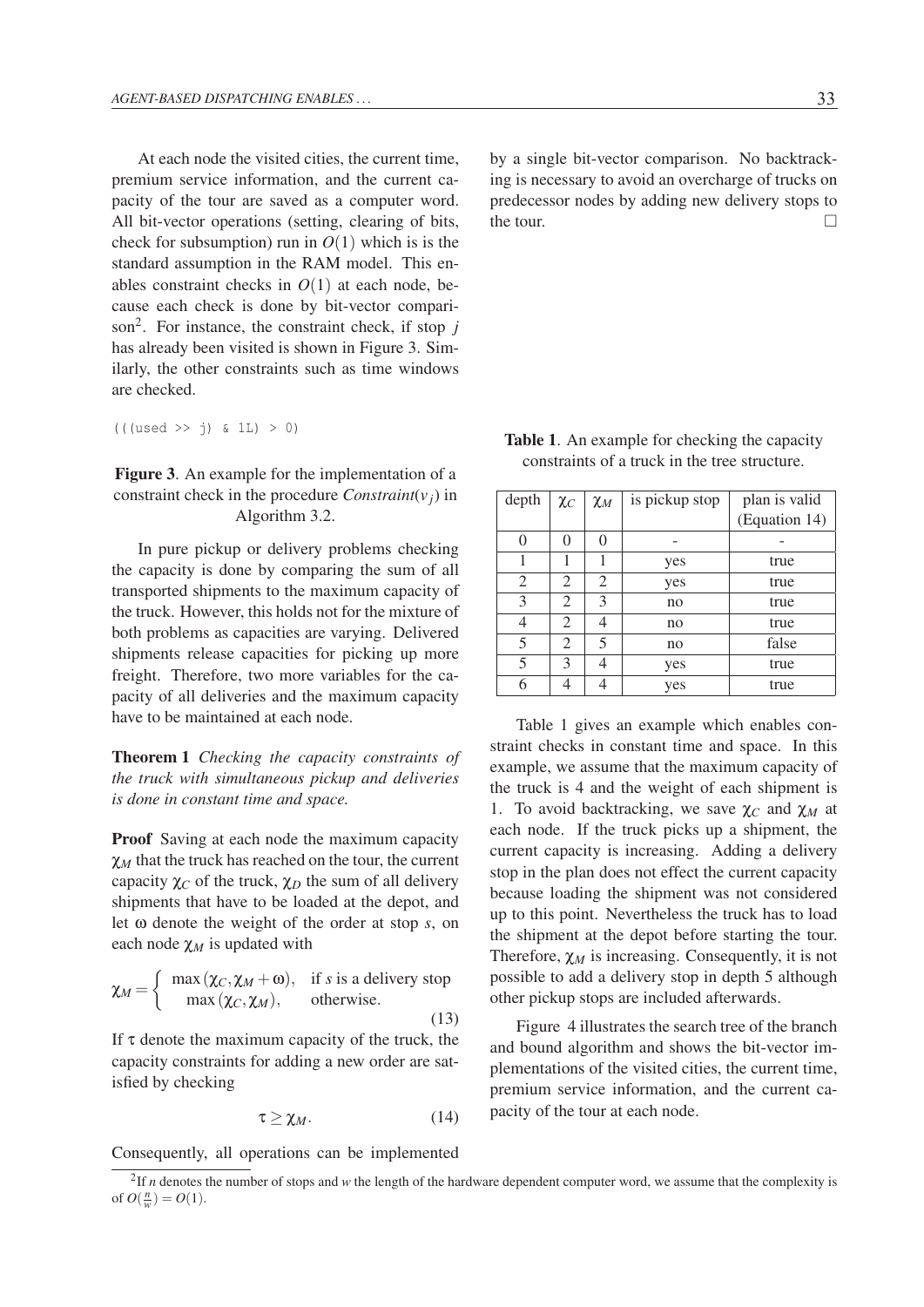

## Figure 4. An example of the branch and bound search tree for solving constraint TSPs with pickups and deliveries.

Serving pickup and deliveries simultaneously does not effect the optimality of the decision making process, if the algorithm is not interrupted by exceeding a maximum number of expansions.

Theorem 2 *Setting the number of allowed expansions to* ∞ *the solver is optimal for admissible lower bounds, the above pruning rules, and the objective functions specified in Equation 10, 11, and 2.*

**Proof** If no pruning was taking place, every possible solution would be generated, so that the optimal solution would eventually be found. Pruning rules that satisfy capacity and time window constraints, cut off infeasible branches from the search tree so that the solution will be optimal. In addition, the search tree is only pruned by the upper bound U, if the maximum depth is reached and all cities are still visited (this satisfies Equation 10 and 11). If the tree is pruned by finding a better lower bound, as for admissible weight functions exploring the subtree cannot lead to better solutions than the one stored with U.

## 4 Agent-Based Simulation

Changing logistic processes often requires hardware investments, negotiations and communication with involved persons, and implies risks for the company, e.g., the benefit could be lower than expected. Applying multiagent-based simulation (MABS) to procure well-founded assessments of the impact of potential changes is an accurate cost and time reducing method before the deployment of multiagent systems. This holds especially for sce-

narios with run-time agent interactions that cannot be predicted in advance [22].

PlaSMA [8] (see: http://plasma.informatik.unibremen.de/) is an agent-based event driven simulation platform that has been designed for modeling, simulation, evaluation, and optimization of planning and control processes in logistics. It extends the FIPA-compliant Java Agent DEvelopment Framework (JADE) [23] for agent communication and coordination and provides discrete time simulation that ensures correct synchronization while satisfying time model adequacy, causality, and reproducibility [24].

The transport infrastructure within the simulation environment is modeled as directed graph. Nodes represent traffic junctions or logistic sources and sinks, while edges represent different types of ways, e.g., roads, motorways, trails, and waterways. They have additional parameters that determine the maximum allowed velocity and the distance of an edge. Therefore the simulation system enables finegrained modeling of road sections whose maximum allowed velocity is changing.

In order to simulate industrial and transport processes reliably, it allows the simulation of realworld infrastructures and supports their import from OpenStreetMap. This enables the integration of highly detailed graphs with up to 300,000 edges and 150,000 nodes. After clipping, a user defined map section and choosing relevant types of edges (e.g., roads, waterways, highways and railways) several preprocessing procedures are started to reduce the complexity of the overall graph without effects on the granularity of the infrastructure model. For example, redundant nodes as well as nodes that are only important to mark the course of the roads are deleted. The result is a directed graph which includes information about the real worlds speed limits, the distance as well as the type of an edge.

Particularly, shortest-path searches on real infrastructures are cost-intensive operations. However, computing the distance matrix between cities is essential for solving the TSP on a shortest path reduced graph (see Section 3.2). Consequently, we implemented Dijkstra's single-source shortest paths search [25] that is realized by a memoryefficient joint representation of graph and radix heap nodes [26]. Therefore, the algorithm is optimal and has linear time complexity as long as the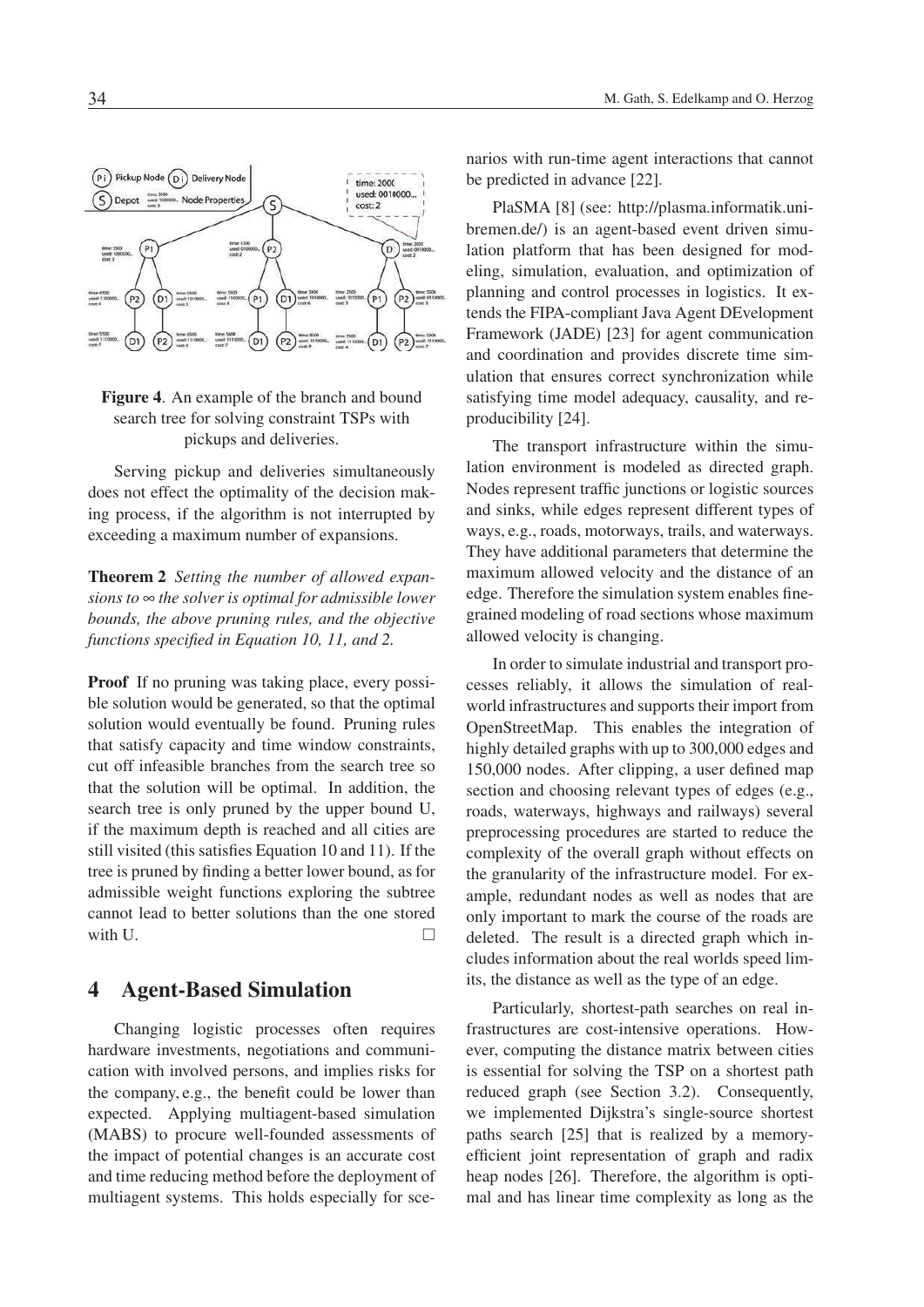distances between cities are bounded by a small  $constant<sup>3</sup>$ . Computing a distance matrix requires a lot of shortest-path searches with a fixed starting node and is a time critical procedure. Hence, we adapted the search procedure and saved the last visited nodes within a hash map as well as in the radix heap structure as long as the start node has not changed. While processing new search requests we check in constant time, if the shortest path to the node was already found and retrieve the corresponding node from the radix heap. Otherwise, the shortest path search is continuing at the last expanded node. In addition, we extended the search algorithm with a cache. Moreover, PlaSMA is capable of linking process data of cooperating companies and partners, e.g., customer orders or service requests, directly into the simulation platform to induce plausible, pertinent, and precise results that permit conclusions and analyses of real logistic processes with low costs. Batch-runs, process visualization (see Fig.5), as well as automated measurements of individually defined performance indicators allow fast and valid process evaluations.



Figure 5. The PlaSMA simulation platform.

# 5 Evaluation

To verify the system's performance and show its applicability, we simulated real-world scenarios based on orders provided by our industrial partner as well as on transport infrastructures imported from OpenStreetMap databases. In Section 5.2, we evaluate the overall performance of implementing autonomous groupage traffic and focus on the decision making process by investigating at the impact of interrupting the solver if a fixed number of expansions is exceeded. To verify the systems performance quantitatively and show its applicability,

Section 5.3 provides the result of a case study conducted in one of the offices of our industrial partner.

#### 5.1 Experimental Setup

In our investigation we integrate the road network of Northern Germany. The whole modeled transport infrastructure contains 156,722 nodes and 365,609 edges. It includes all relevant highways, motorways, and inner city roads of the Open-StreetMap database. In order to prevent deadlocks caused by inaccurate data, nodes that cannot be reached from or to the depot of the transport service provider are removed.

Table 2. The amount and capacities of modeled vehicles within the experiments.

|  | # Trucks $\vert$ 7.5 tons $\vert$ 12.5 tons $\vert$ 32 tons |  |
|--|-------------------------------------------------------------|--|
|  |                                                             |  |
|  | 20                                                          |  |
|  |                                                             |  |

The dispatched orders are provided by our industrial partner. We start a reverse geocoding process to map the address information to coordinates and determined the nearest neighbor node in the map, to link the addresses with graph nodes. The real weight, premium service constraints, latest delivery times, as well as the incoming dates of deliveries are attached to the order. Since exact incoming dates with timestamps of pickup orders are not available, only the date is considered during evaluation. Thus, we modeled the dynamics by setting the incoming date of every 10th pickup order to a random time of the day during operation. In real transport processes, vehicles with interchangeable units are sent to stops that have to be visited on a daily basis by fixed schedules. Consequently, we do not consider these orders. In each experiment 7,575 orders are distributed within a whole week.

The reproducibility of results with the same input data is guaranteed by the simulation platform (see Section 4). All simulation runs are computed in a few hours on a laptop computer (equipped with an Intel Quad-Core i7 processor). Consequently, the system satisfies the runtime requirements for an application in real planning and control processes.

<sup>&</sup>lt;sup>3</sup>For instance, for double precision floating data on a 64 bit machine it is bounded by  $log(DoulbeMaxValue) = 1024$ .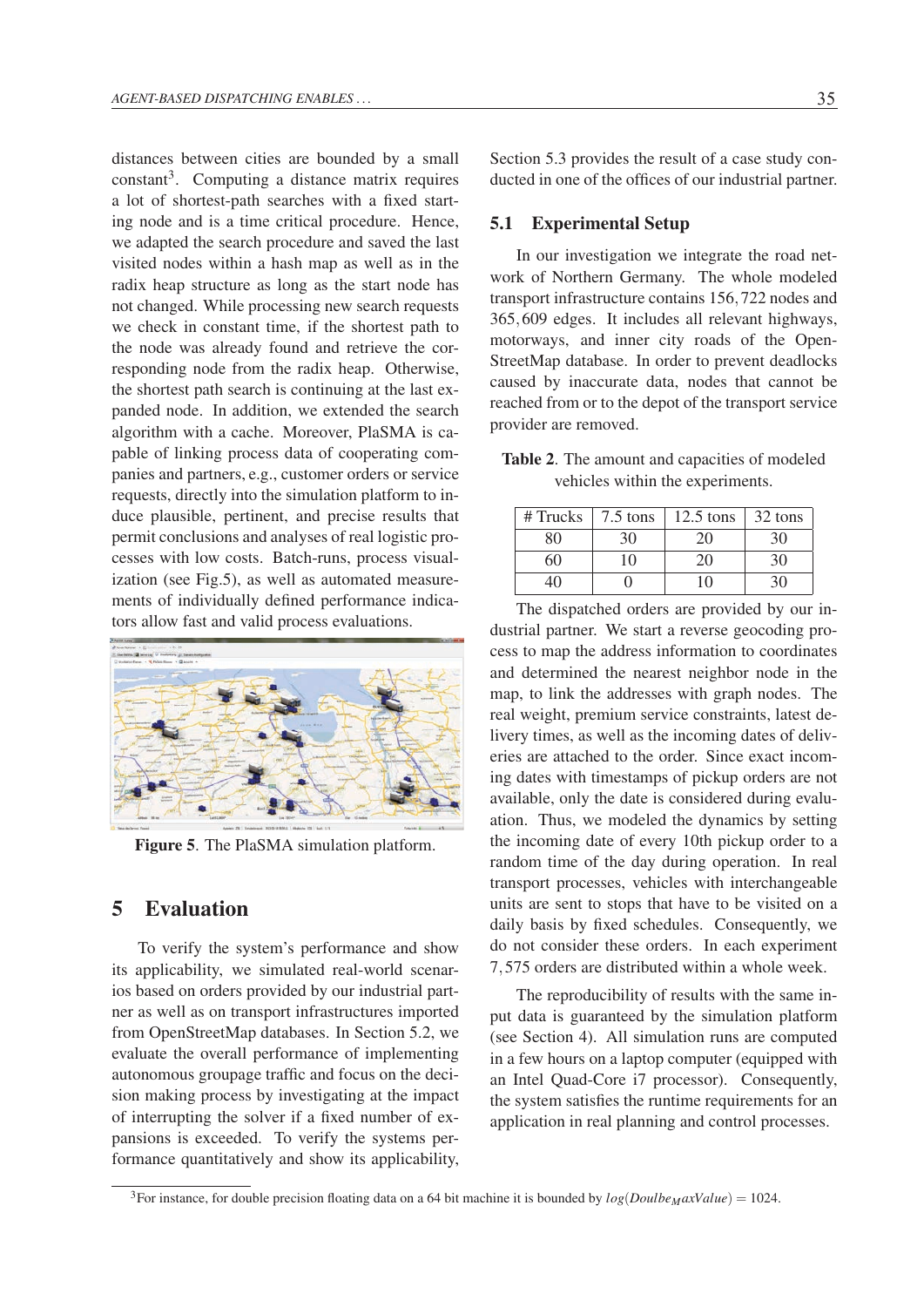## 5.2 Evaluation of Autonomous Groupage Traffic

In the overall evaluation, we simulate a heterogeneous fleet of vehicles with varying capacities of 7.5 and 12.5 tons as well as trucks with swap bodies that have a maximum capacity of 32 tons. In addition, we assume shift-work between 5 am and 7 pm and set the maximum velocity of trucks to 120 km/h. Note that the maximum possible velocity is reduced by the corresponding speed limit of the road sectors. The handling and waiting periods at incoming goods departments is set to 10 minutes for each order. Table 2 depicts the vehicles and their capacities modeled in the experiments. Therefore, we investigate the strategy to raise the number of small-sized trucks to increase the transport volume.

Figure 6 depicts the amount of transported delivery and pickup orders as well as the number of service requests that cannot be satisfied.





It shows that the agent system is well suited to its application in groupage traffic. Dynamically incoming orders, the heterogeneous fleet, as well as individual properties of shipments are considered in the dispatching processes. Pickup and delivery orders are combined in valid tours without exceeding the maximum capacity of any truck.

It is obvious, that the number of transported shipments is increasing with the amount of available trucks. Nevertheless, the significant reduction of available trucks has only small effects on the ef-

ficiency of the whole system. This is caused by our strategy to remove small-sized trucks at first.



Figure 7. Transported and not transported premium services in the corresponding experiment.

Moreover, the results shown in Figure 7 pinpoint that the agent system considers all premium services with higher priorities than conventional orders. While the percentage of transported orders is reduced by nearly 10% if the number of available trucks is decreased, the amount of not transported premium services remains constant.

If all trucks have left the depot, new incoming delivery requests cannot be accommodated on this day (assuming that each truck is driving a single tour per day). Consequently, even if enough trucks are available about 259 service requests are not processed in the whole week.



Figure 8. Expansions of each TSP within the agent's decision making process in correlation with transported shipments in scenarios with 40, 60, and 80 trucks.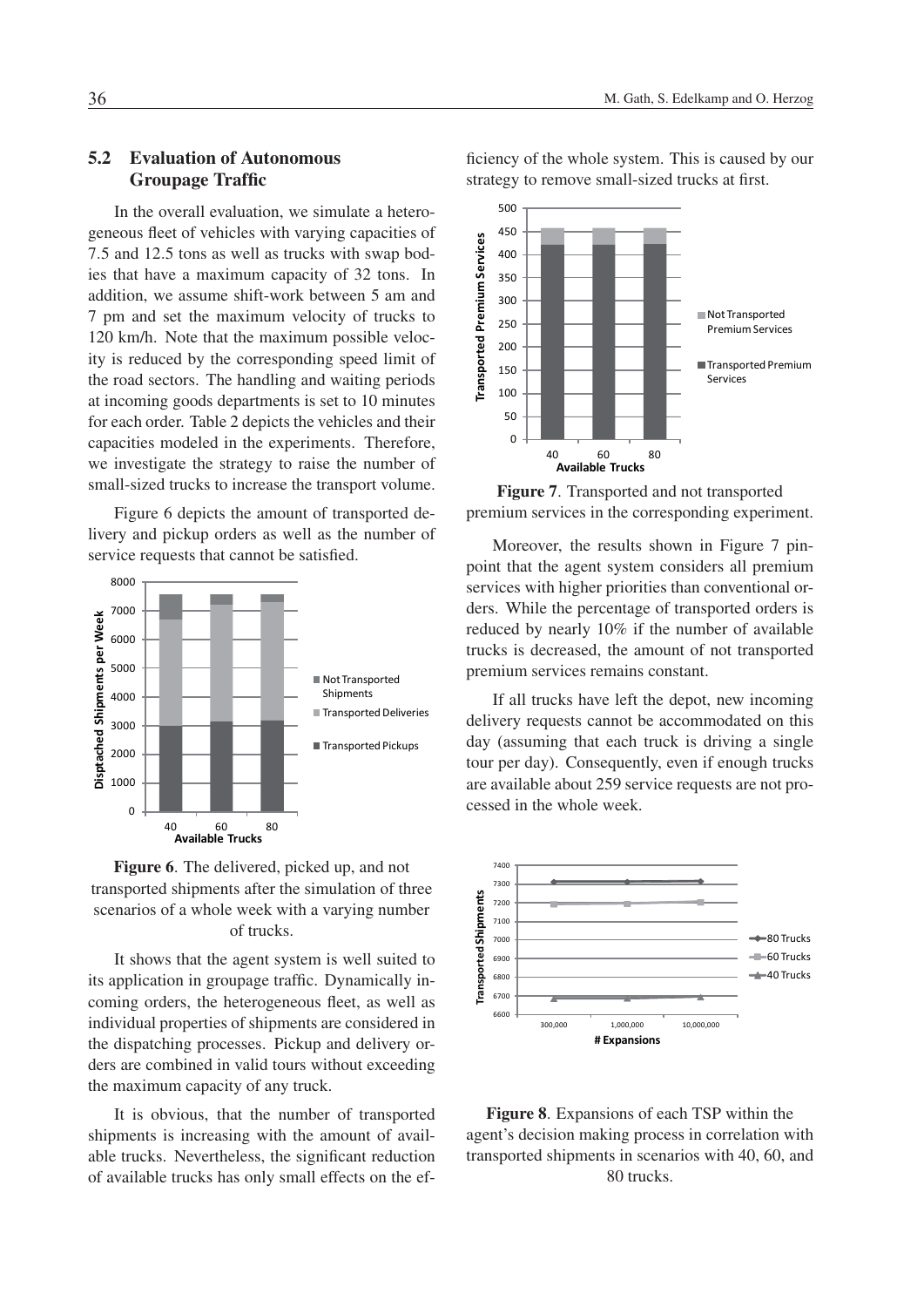By delegating the decision making process to decentralized entities the overall VRP is split into smaller TSPs that can be solved efficiently by each agent with Algorithm 3.2. Figure 8 shows the maximum number of expansions of Algorithm 3.2 and the impact to successfully transported shipments. The TSP solver already finds adequate solutions after expanding 300.000 nodes. It should be noted, that expanding more nodes in each TSP is negligible for the solution quality of the overall VRP. As a result, the applied pruning rules reduce the problem space significantly, if we evaluate the solver with real world orders.

#### 5.3 Utility, Advantages and a Case Study

To verify the system performance in real world application, we constitute a consistent scenario based on the processes and orders of our cooperation partner. Subsequently, the results of simulated scenarios are compared to performance indicators which have been measured in current processes. In this section, we conclude with the benefit and the advantages observed in the case study.

In the case study, we simulated a whole month including all effectively transported orders (more than 1000 per day) and the real fleet operated within the simulated time window. In addition, exact properties of the orders are provided by the our industrial partner (see Section 5.1). The modeled fleet reflects real speed limits as well as capacities. Note that also in this investigation the maximum possible velocity is reduced by the corresponding speed limit of the road sectors. In addition, we simulate that each cargo handling operation of shipments (up to 300 kg) consumes 15 minutes. Process disturbances, e.g., if the delivery is not possible, are identified in the real process data and simulated respectively. Measured performance indicators were specified in cooperation with the controlling department of our industrial partner.

While in current processes routes are determined by each freight carrier manually, the system increases the efficiency by providing optimal and factual proposals at the start of a shift. It checks hard constraints automatically and accelerates the decision-making of freight carriers. As a result, each freight carrier saves about 20 minutes time each day, because route proposals are computed automatically and have to be checked only.

Moreover, the continuous process monitoring improves the transparency. The current positions of each shipment are visualized and additional information about each load is provided, e.g., the effective weight, the estimated time of arrival, and its volume. This information can also be applied to further optimize and synchronize the supply chain. For instance, the estimated time of arrival can be sent automatically to the incoming goods departments of customers (e.g., via apps), who start preparing the receipt of goods or proactively send a message indicating that a delay is expected. Consequently, the freight carriers can react on the changing situation in advance and adapt tours and routes if necessary. In addition, the dispatching system increases the customer service level by reliable pickups and deliveries. At each step of the process the system checks time windows as well as the premium service constraints.

The results reveal an increasing efficiency and a significant reduction of cost by applying the agent-based dispatching system in groupage traffic. Therefore, the number of stops is reduced by an average of 29%. The agent system enables an efficient grouping of packages at a certain pickup or delivery location. Consequently, loads at the same location are transported by a single vehicle (if it is possible). Indirectly, this is also achieved by shifting conventional orders to following days. Thus, the probability of bundling shipments in increasing.

Moreover, the number of shipments which have to be transported by an external transport provider is reduced by an average of 82%. This is due to prioritizing the transport of premium services in the planning process and to shifting the delivery of conventional orders to next days if a premium service can be delivered instead. In addition, the agent system improves the reactions on the daily changing order situation and unexpected events. Also during operation the main goal is to maximize the amount of premium services.

Finally, we analized all tours and routes of an arbitrary day in cooperation with the dispatcher of our industrial partner in detail. Therefore, we prepared a visualization of all tours and routes in Google Earth including stops and additional information such as the time of arrival, the weight of the freight, the number pickup or delivery units at a stop, the maximum capacity of the truck, the work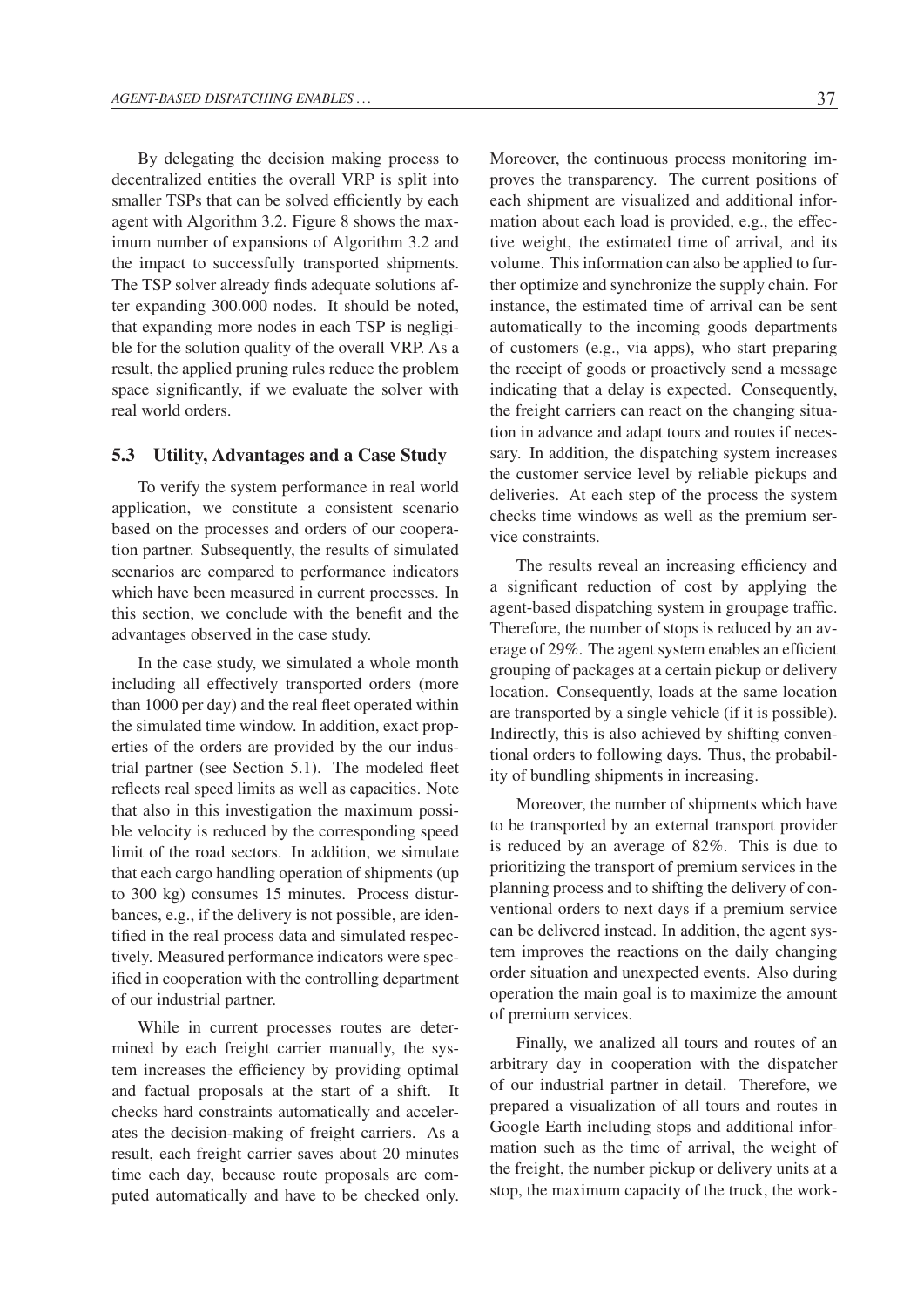ing time of the freight carriers, the total delivery weight of a tour, and the total pickup weight of the tour. The discussion focused on several important aspects such as the length of routes, the working times of the freight carriers, the capacities of the trucks, guaranteed time windows of orders, vehicle restrictions with respect to the transport infrastructure, as well as special situations in which the knowledge of the dispatcher is essential. In conclusion, this analysis proves the road capability as well as the suitability for the daily use of automatically computed tours and routes as tours and routes were considered to be adequate and realizable. While the agent-based dispatching system considers more constraints and options within the planning processes to increase the potential of optimization, the human dispatcher is capable to further improve proposals selectively with his/her expert knowledge which is not modeled in the current system.

# 6 Conclusion and Outlook

To face the high complexity in groupage traffic and the dynamics of consecutively incoming orders, we provided a reactive and proactive multiagent system for the planning and control processes of a forwarding agency. Agents link the planning and scheduling processes directly to the actions of their represented vehicles and shipments. Therefore, both internal and external changes are considered during runtime and induce a reactive behavior. The focus is on the planning and decision making processes of the agents to develop an efficient Traveling Salesman Problem (TSP) solver which is crucial for negotiations between agents. The solver supports the combination of pickup and delivery tours without exceeding the maximum capacity of the vehicles and considers time windows, handling times, and request priorities. Applying bitvector operations allows for constraint checks in  $O(1)$  time and space. It is shown that the *anytime* behavior of the TSP algorithm accelerates the search without significant impact to the solutions' quality.

To evaluate the dispatching system, we simulated several scenarios using the PlaSMA simulation platform with real orders provided by our industrial partner. The results reveal that applying the agent system is adequate in dynamic scenarios with

daily varying amounts of orders, unknown requests, and heterogeneous properties. The system is designed to meet the special requirements in groupage traffic. It supports the combination of pickup and delivery tours and considers all relevant constraints. Moreover, the system maximizes the number of transported premium services as well as the processing amount of conventional orders. It computes shortest routes for each vehicle. The agent-based system supports dispatchers and contracted freight carriers during operations. It automatically controls the processes and adapts plans on the detection of delays or a changing order situation.

In a further application, forwarding agencies are able to integrate historical and anticipated orders into the simulation platform for the evaluation of different transport strategies. For instance, managers may investigate the effects of engaging more or less trucks.

In our further research, we will investigate the integration of a state-of-the-art Vehicle Routing Problem (VRP) solver to improve the rough planning processes. Afterwards, the *vehicle agents* may improve the route proposals and check problem specific requirements which are not covered by solver in general. Subsequently, the agent system will improve the overall performance with its flexible behavior in dynamic environments.

Profit sharing methods for freight carriers might be considered to promote further cooperation also between companies (e.g., [27]). As a result, these methods potentially increase the efficiency of forwarding agencies and reduce the amount of orders that must be transported by cost-intensive external operators.

Future investigations will include different optimization criteria such as the reduction of  $CO<sub>2</sub>$ emissions. For instance, longer tours can be  $CO<sub>2</sub>$ efficient given that a smaller load leads to less fuel consumption.

## Acknowledgment

The presented research was partially funded by the German Research Foundation (DFG) within the Collaborative Research Center 637 Autonomous Cooperating Logistic Processes (SFB 637) and the project Autonomous Courier and Express Services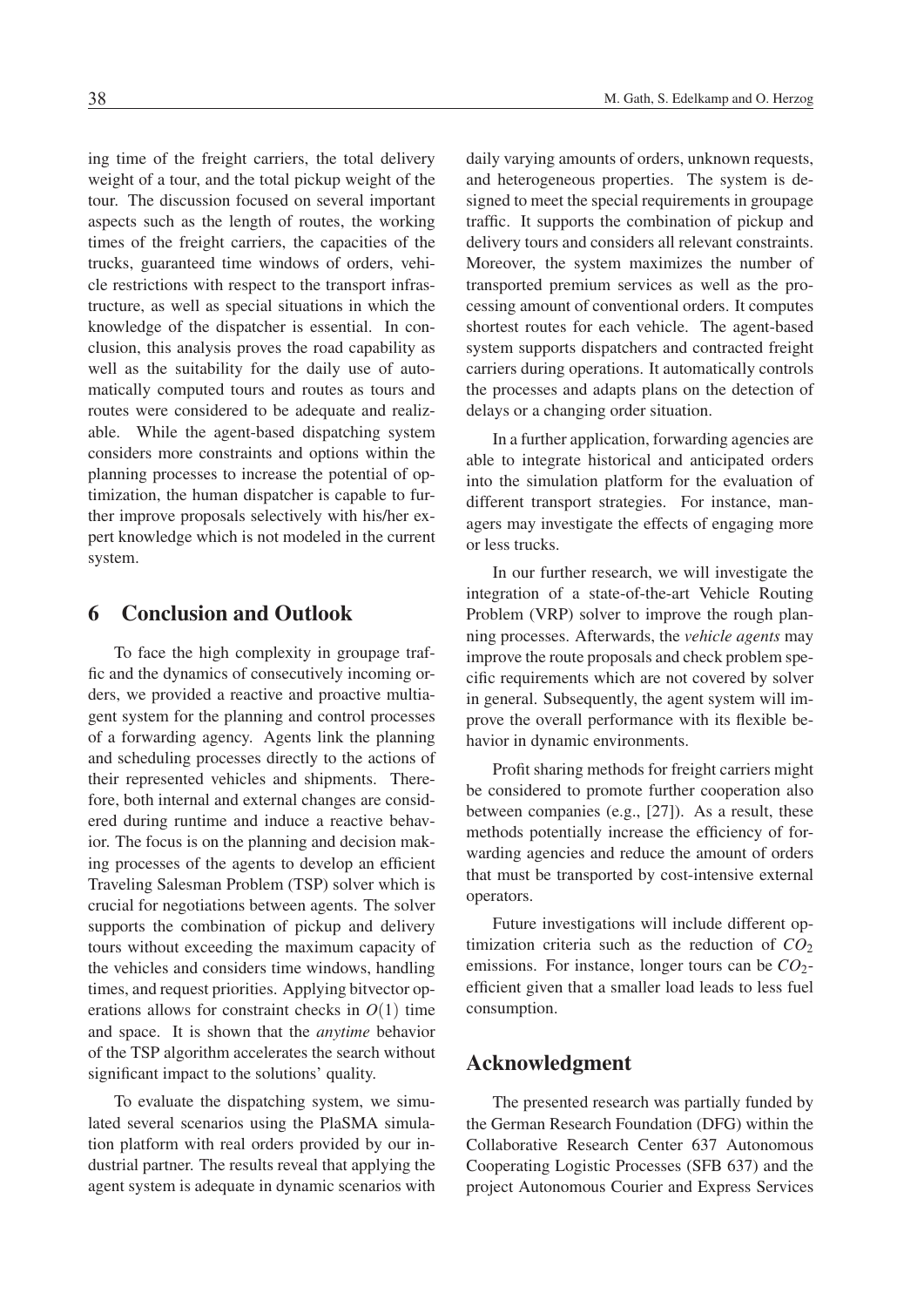(HE 989/14-1) at the University of Bremen, Germany.

# References

- [1] M. Gendreau, "Vehicle Routing Problem with Time Windows, Part I: Route Construction and Local Search Algorithms," *Transportation Science*, vol. 39, no. 1, pp. 104–118, 2005.
- [2] M. Gendreau and O. Brysy, "Vehicle Routing Problem with Time Windows, Part II: Metaheuristics," *Transportation Science*, vol. 39, pp. 119–139, 2005.
- [3] O. Brysy, W. Dullaert, and M. Gendreau, "Evolutionary Algorithms for the Vehicle Routing Problem with Time Windows," *J. Heuristics*, vol. 10, pp. 587–611, 2004.
- [4] J. Homberger and H. Gehring, "A Two-Phase Hybrid Metaheuristic for the Vehicle Routing Problem with Time Windows," *European Journal of Operational Research*, vol. 162, pp. 220–238, 2005.
- [5] B. Golden, S. Raghavan, and E. Wasil, *The Vehicle Routing Problem: Latest Advances and New Challenges*. Springer Verlag, 2008.
- [6] M. Dorigo and L. Gambardella, "Ant colonies for the traveling salesman problem," 1996.
- [7] B. Scholz-Reiter, K. Windt, J. Kolditz, F. Böse, T. Hildebrandt, T. Philipp, and H. Höhns, "New Concepts of Modelling and Evaluating Autonomous Logistic Processes," in *IFAC Manufacturing, Modelling, Management and Control*, G. Chryssolouris and M. D, Eds. Athens, Greece: Elsevier, 2004.
- [8] T. Warden, R. Porzel, J. D. Gehrke, O. Herzog, H. Langer, and R. Malaka, "Towards Ontologybased Multiagent Simulations: The PlaSMA Approach," in *European Conference on Modelling and Simulation (ECMS)*, A. Bargiela, S. Azam Ali, D. Crowley, and E. J. Kerckhoffs, Eds., 2010, pp.  $50 - 56.$
- [9] M. Wooldridge, "Intelligent Agents," in *Multiagent Systems. A Modern Approach to Distributed Artificial Intelligence*, G. Weiss, Ed. MIT Press, 1999, pp. 27 – 77.
- [10] K. Dorer and M. Calisti, "An Adaptive Solution to Dynamic Transport Optimization," in *International Joint Conference on Autonomous Agents and Multiagent Systems (AAMAS)*, ACM. ACM Press, 2005, pp. 45–51.
- [11] J. Himoff, G. Rzevski, and P. Skobelev, "Multi-Agent Logistics i-Scheduler for Road Transportation," in *International Conference on Autonomous Agents and Multi Agent Systems (AAMAS)*, 2006, pp. 1514–1521.
- [12] A. Schuldt, *Multiagent Coordination Enabling Autonomous Logistics*. Springer Verlag, 2011.
- [13] J. O. Berndt and O. Herzog, "Distributed Learning of Equilibrium Strategies in Concurrent Iterated Many-issue Negotiations," in *Multiagent System Technologies (MATES)*. Berlin: Springer, 2012.
- [14] K. Fischer, J. P. Müller, and M. Pischel, "Cooperative Transportation Scheduling: An Application Domain for DAI," *Journal of Applied Artificial Intelligence*, vol. 10, pp. 1–33, 1995.
- [15] H.-J. Bürckert, K. Fischer, and G. Vierke, "Applied Artificial Intelligence : An Holonic Transport Scheduling with Teletruck," *Applied Artificial Intelligence*, vol. 14, no. 7, pp. 697 – 725, 2000.
- [16] P. Skobelev, "Multi-agent systems for real time resource allocation, scheduling, optimization and controlling: Industrial applications," in *Holonic and Multi-Agent Systems for Manufacturing (HOLOMAS)*, 2011, pp. 1–14.
- [17] M. Hülsmann, B. Scholz-Reiter, and K. Windt, Eds., *Autonomous Cooperation and Control in Logistics: Contributions and Limitations - Theoretical and Practical Perspectives*. Berlin: Springer-Verlag, 2011.
- [18] J. MacQueen, "Some Methods for Classification and Analysis of Multivariate Observations," *5th Berkeley Symp. Math. Statist. Prob.*, vol. 1, pp. 281 – 297, 1967.
- [19] N. Christofides, "Worst-case analysis of a new heuristic for the travelling salesman problem," Graduate School of Industrial Administration, Carnegie-Mellon University, Tech. Rep. 388, 1976.
- [20] R. Baldacci, A. Mingozzi, and R. Roberti, "Recent exact algorithms for solving the vehicle routing problem under capacity and time window constraints," *European Journal of Operational Research*, vol. 218, no. 1, pp. 1–6, 2012.
- [21] Foundation for Intelligent Physical Agents, "FIPA Contract Net Interaction Protocol Specification," Geneva, Switzerland, Standard No. SC00029H, 2002.
- [22] N. R. Jenninges, "An Agent-Based Approach for Building Complex Software Systems," *Communication of the ACM*, vol. 44, no. 4, pp. 35 – 41, 2001.